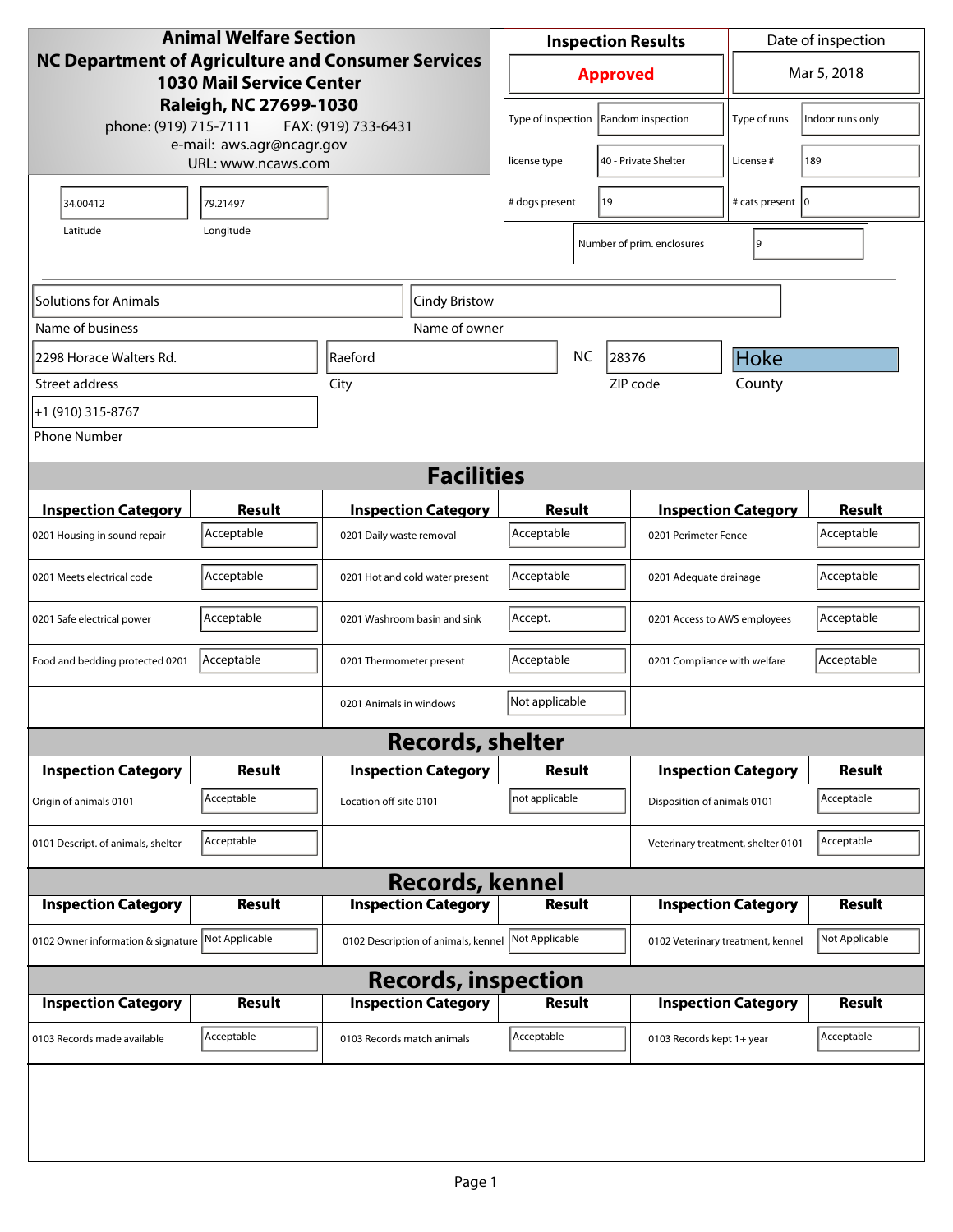| <b>Animal Welfare Section, NCDA&amp;CS</b>                  |                |                                    |                 | Date of inspection<br><b>Inspection Results</b> |                                    |               |  |  |
|-------------------------------------------------------------|----------------|------------------------------------|-----------------|-------------------------------------------------|------------------------------------|---------------|--|--|
| Inspection Report, continued                                |                |                                    | <b>Approved</b> | Mar 5, 2018                                     |                                    |               |  |  |
| <b>Solutions for Animals</b>                                |                | <b>Cindy Bristow</b>               |                 | Raeford                                         |                                    |               |  |  |
| <b>Indoor facilities</b>                                    |                |                                    |                 |                                                 |                                    |               |  |  |
| <b>Inspection Category</b>                                  | Result         | <b>Inspection Category</b>         | Result          | <b>Inspection Category</b>                      |                                    | Result        |  |  |
| 0202 Ambient temperature, indoor                            | Acceptable     | 0202 Ventilation, indoor           | Acceptable      | 0202 Lighting, indoor                           |                                    | Acceptable    |  |  |
| 0202 Imperv./Sanitary surf., indoor                         | Acceptable     | 0202 Drainage, indoor              | Acceptable      |                                                 |                                    |               |  |  |
|                                                             |                | <b>Outdoor facilities</b>          |                 |                                                 |                                    |               |  |  |
| <b>Inspection Category</b>                                  | Result         | <b>Inspection Category</b>         | Result          |                                                 | <b>Inspection Category</b>         |               |  |  |
| 0203 Impervious surfaces, outdoor                           | Not Applicable | 0203 Housing, 1 per animal         | Not Applicable  |                                                 | 0203 Protection from elements      |               |  |  |
| 0203 Owner advised, outdoor                                 | Not Applicable | 0203 Drainage, outdoor             | Acceptable      |                                                 |                                    |               |  |  |
| <b>Primary enclosures</b>                                   |                |                                    |                 |                                                 |                                    |               |  |  |
| <b>Inspection Category</b>                                  | Result         | <b>Inspection Category</b>         | <b>Result</b>   |                                                 | <b>Inspection Category</b>         |               |  |  |
| 0204 Drainage prev. cross contam.                           | Acceptable     | 0204 Fence height >= 5 feet        | Acceptable      |                                                 | 0204 1:10 ratio, person: animal    |               |  |  |
| 0204 Surf. impervious to moisture                           | Acceptable     | 0204 Enclosure is escape proof     | Acceptable      |                                                 | 0204 Cats, $>=$ 4 sq. ft. / adult  |               |  |  |
| 0204 Prevent contact with wood                              | Acceptable     | 0204 Solid resting surface         | Acceptable      |                                                 | 0204 Cats, $<= 12$ / enclosure     |               |  |  |
| 0204 Enclosures in sound repair                             | Acceptable     | 0204 Cats, raised resting surface  | Not Applicable  |                                                 | 0204 Cats, 1 litter pan / 3 adults |               |  |  |
| 0204 Size of enclosure                                      | Acceptable     | 0204 Dogs, supervision if > 4      | Acceptable      |                                                 |                                    |               |  |  |
|                                                             |                | <b>Feeding</b>                     |                 |                                                 |                                    |               |  |  |
| <b>Inspection Category</b>                                  | <b>Result</b>  | <b>Inspection Category</b>         | <b>Result</b>   | <b>Inspection Category</b>                      |                                    | <b>Result</b> |  |  |
| 0205 Feeding, 1x / day, adult                               | Acceptable     | 0205 Feeding, 1 bowl / adult       | Acceptable      | 0205 Feeding, commercial food                   |                                    | Acceptable    |  |  |
| 0205 Feeding, bowl in good repair                           | Acceptable     | 0205 Feeding, quality food         | Acceptable      | 0205 Feeding, bowl is protected                 |                                    | Acceptable    |  |  |
| 0205 Feeding, 2x / day, young                               | Acceptable     |                                    |                 |                                                 |                                    |               |  |  |
| <b>Watering</b>                                             |                |                                    |                 |                                                 |                                    |               |  |  |
| <b>Inspection Category</b>                                  | <b>Result</b>  | <b>Inspection Category</b>         | <b>Result</b>   |                                                 |                                    |               |  |  |
| 0206 Watering, continuous access                            | Acceptable     | 0206 Watering, bowl in good repair | Acceptable      |                                                 |                                    |               |  |  |
| <b>Sanitation/Employees/Classification &amp; Separation</b> |                |                                    |                 |                                                 |                                    |               |  |  |
| <b>Inspection Category</b>                                  | <b>Result</b>  | <b>Inspection Category</b>         | <b>Result</b>   | <b>Inspection Category</b>                      |                                    | <b>Result</b> |  |  |
| 0207 Waste removal 2x / day                                 | Acceptable     | 0207 Grounds overgrown             | Acceptable      | 0207 Young given social interact.               |                                    | Acceptable    |  |  |
| 0207 Animals removed while clean                            | Acceptable     | 0207 Pest Control                  | Acceptable      | 0207 Species separated                          |                                    | Acceptable    |  |  |
|                                                             |                |                                    |                 |                                                 |                                    |               |  |  |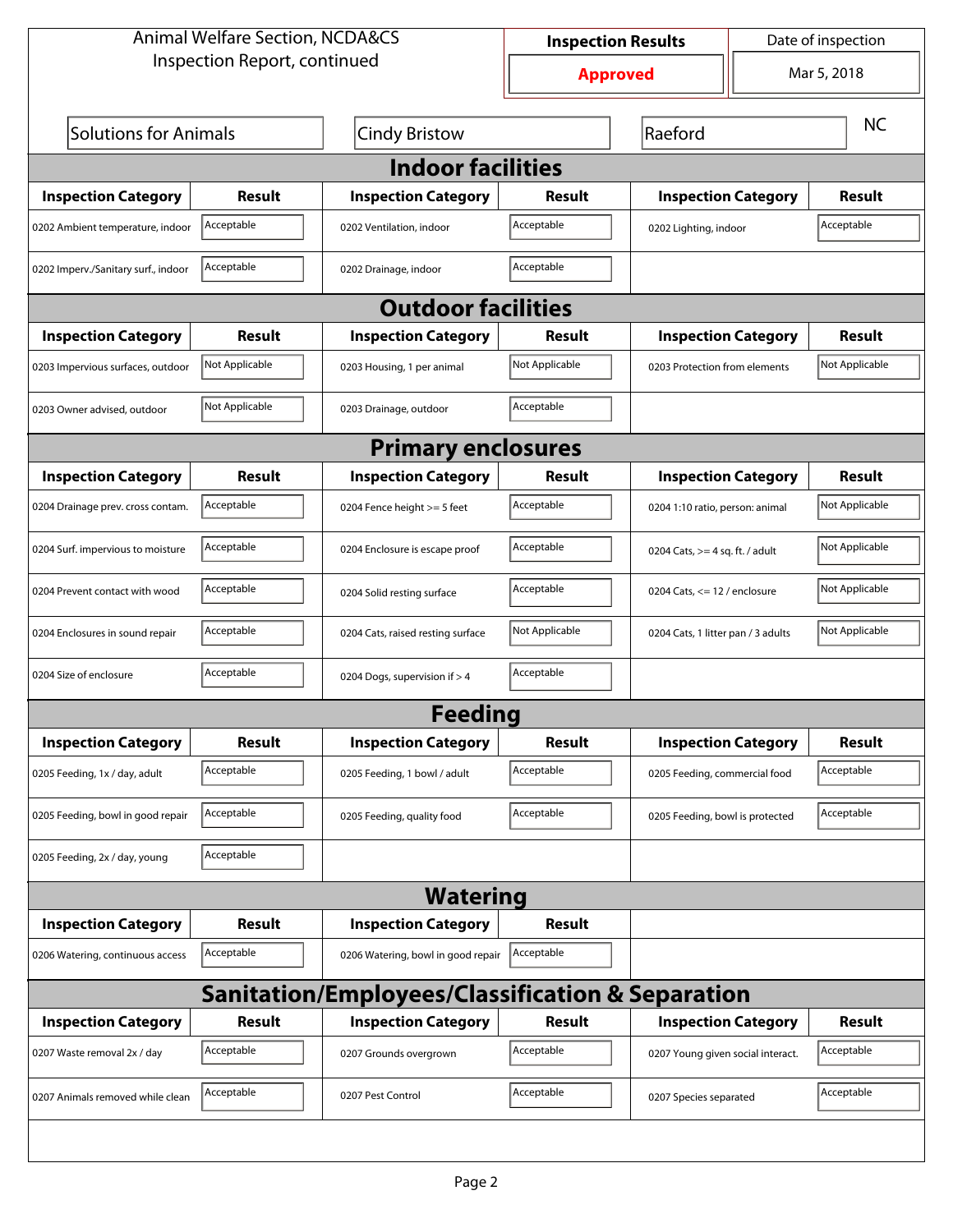| <b>Animal Welfare Section, NCDA&amp;CS</b>                               |                                       |                                                                         |                | Date of inspection<br><b>Inspection Results</b>                           |                             |               |  |  |  |
|--------------------------------------------------------------------------|---------------------------------------|-------------------------------------------------------------------------|----------------|---------------------------------------------------------------------------|-----------------------------|---------------|--|--|--|
| Inspection Report, continued                                             |                                       | <b>Approved</b>                                                         | Mar 5, 2018    |                                                                           |                             |               |  |  |  |
| Solutions for Animals                                                    |                                       | Cindy Bristow                                                           | Raeford        |                                                                           |                             | <b>NC</b>     |  |  |  |
| <b>Sanitation/Employees/Classification &amp; Separation (continued)</b>  |                                       |                                                                         |                |                                                                           |                             |               |  |  |  |
| <b>Inspection Category</b>                                               | <b>Result</b>                         | <b>Inspection Category</b>                                              | <b>Result</b>  | <b>Inspection Category</b>                                                |                             | <b>Result</b> |  |  |  |
| 0207 Enclosure sanitized 2x / day                                        | Acceptable                            | 0207 Number of employees                                                | Acceptable     | 0207 Isolation area & signage                                             |                             | Acceptable    |  |  |  |
| 0207 Method of sanitation                                                | Acceptable                            | 0207 Females in estrus, separated                                       | Not Applicable |                                                                           | 0207 Long term care program |               |  |  |  |
| 0207 Build./grnds., clean & repair                                       | Acceptable                            | 0207 Owner perm, commingling                                            | Not Applicable | 0207 Animals confined                                                     |                             | Acceptable    |  |  |  |
|                                                                          |                                       | 0207 Young with dam                                                     | Not Applicable |                                                                           |                             |               |  |  |  |
|                                                                          |                                       | <b>Veterinary Care</b>                                                  |                |                                                                           |                             |               |  |  |  |
| <b>Inspection Category</b>                                               | Result                                | <b>Inspection Category</b>                                              | Result         | <b>Inspection Category</b>                                                |                             | Result        |  |  |  |
| 0210 Program of veterinary care                                          | Acceptable                            | 0210 Daily observation of animals                                       | Acceptable     | 0210 Rabies vaccination                                                   |                             | Acceptable    |  |  |  |
| 0210 Veterinary care when needed                                         | Acceptable                            |                                                                         |                |                                                                           |                             |               |  |  |  |
|                                                                          | <b>Vehicles</b>                       |                                                                         |                |                                                                           |                             |               |  |  |  |
| 0301 Vehicles mechanically sound                                         | Acceptable                            | 0301 Fresh air and ventilation                                          | Acceptable     | 0301 Cargo area clean                                                     |                             | Acceptable    |  |  |  |
|                                                                          |                                       | <b>Primary Enclosure Used in Transportation</b>                         |                |                                                                           |                             |               |  |  |  |
| <b>Inspection Category</b>                                               | Result                                | <b>Inspection Category</b>                                              | Result         | <b>Inspection Category</b>                                                |                             | Result        |  |  |  |
| 0302 Construction of enclosure                                           | Acceptable                            | 0302 Age and species separated                                          | Acceptable     | 0302 Size of transport enclosure                                          |                             | Acceptable    |  |  |  |
| 0302 Enclosure clean & sanitized                                         | Acceptable                            |                                                                         |                |                                                                           |                             |               |  |  |  |
|                                                                          | <b>Transportation: Food and Water</b> |                                                                         |                | <b>Transportation: Care</b>                                               |                             |               |  |  |  |
| <b>Inspection Category</b>                                               | <b>Result</b>                         |                                                                         |                | <b>Inspection Category</b>                                                |                             | <b>Result</b> |  |  |  |
| 0303 Food & water during transport   Acceptable                          |                                       |                                                                         |                | 0304 Observation of animals                                               |                             | Acceptable    |  |  |  |
|                                                                          |                                       | <b>General Statute 19A-32.1</b>                                         |                |                                                                           |                             |               |  |  |  |
| (a) Hold minimum 72 hours                                                | Acceptable                            | (b) 1, 2, 3 Make available for adopt.                                   | Acceptable     | (c) Viewing 3 days for 4 hours each                                       |                             | Acceptable    |  |  |  |
| (d) If animal offsite, photo of animal<br>posted in conspicuous location | Acceptable                            | (f) 1, 2, 3 Animals were returned to<br>owner, adopted or euth only     | Acceptable     | (g) i, ii Owner surrender held unless<br>proof ownership & signed consent |                             | Acceptable    |  |  |  |
| (h) Owned animal surrender, ask if<br>there has been a bite w/in 10 days | Acceptable                            | (i) Release animal to person, record<br>of approved government photo ID | Acceptable     |                                                                           |                             |               |  |  |  |
|                                                                          |                                       |                                                                         |                |                                                                           |                             |               |  |  |  |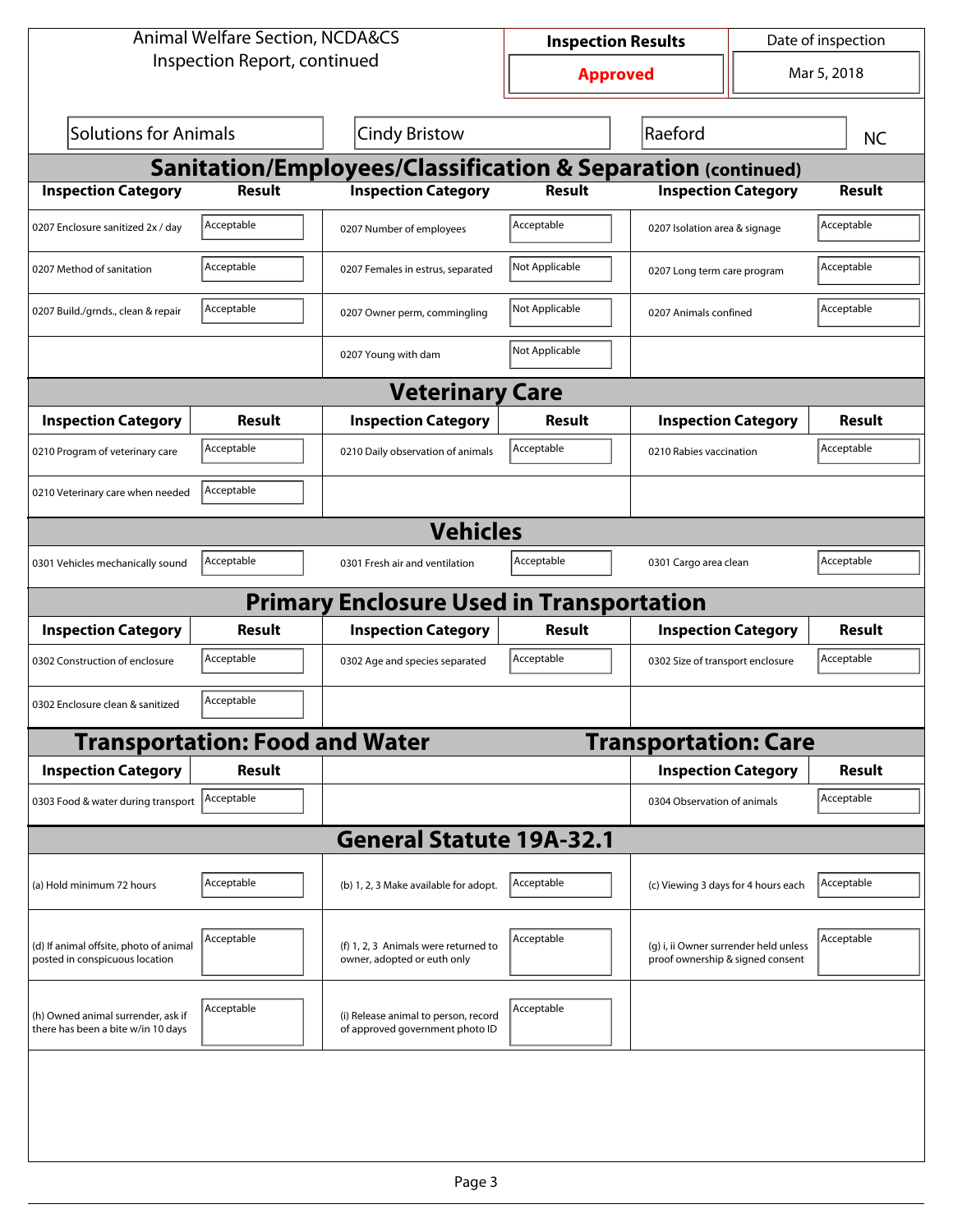|                                                                                                                     |                              | <b>Inspection Results</b> |         | Date of inspection |  |  |
|---------------------------------------------------------------------------------------------------------------------|------------------------------|---------------------------|---------|--------------------|--|--|
|                                                                                                                     |                              | <b>Approved</b>           |         | Mar 5, 2018        |  |  |
|                                                                                                                     |                              |                           |         |                    |  |  |
| <b>Solutions for Animals</b>                                                                                        | <b>Cindy Bristow</b>         |                           | Raeford | <b>NC</b>          |  |  |
|                                                                                                                     |                              |                           |         |                    |  |  |
|                                                                                                                     | <b>Narrative Explanation</b> |                           |         |                    |  |  |
| Random inspection performed today, I arrived on the premises at 11am & shelter owner/operator accompanied           |                              |                           |         |                    |  |  |
| me today. Housing area is clean & odor free, I observed no obvious signs of illness or injury, ambient temperature  |                              |                           |         |                    |  |  |
| is within range & all records viewed were to AWA Regulations.                                                       |                              |                           |         |                    |  |  |
|                                                                                                                     |                              |                           |         |                    |  |  |
| Annual inspection was performed on 8-11-17; that inspection noted some minor chipping of the floors, as well as     |                              |                           |         |                    |  |  |
| <u>rust on the iron gates.</u>                                                                                      |                              |                           |         |                    |  |  |
|                                                                                                                     |                              |                           |         |                    |  |  |
| Today's inspection:                                                                                                 |                              |                           |         |                    |  |  |
| *Improvements:                                                                                                      |                              |                           |         |                    |  |  |
| >Indoor and outdoor floors have been sealed in the shelter building.                                                |                              |                           |         |                    |  |  |
| > FRP has been added to the "front room" of the home.                                                               |                              |                           |         |                    |  |  |
| > New office is complete. This area serves as a place for administrative needs & records, as well as a kitchen/prep |                              |                           |         |                    |  |  |
| area & wash area. The area also offers a lot more storage. All new areas meet & exceed AWA regulations.             |                              |                           |         |                    |  |  |
|                                                                                                                     |                              |                           |         |                    |  |  |
| <u> *To - Do:</u>                                                                                                   |                              |                           |         |                    |  |  |
| >Rust is still noted on the iron gates. There is no broken metal seen, however resealing is needed to keep the rust |                              |                           |         |                    |  |  |
| from deteriorating the metal & to allow for proper sanitation.                                                      |                              |                           |         |                    |  |  |
| >Owner has plans to add FRP to the living room area, near the front room where there is some damage/scratches       |                              |                           |         |                    |  |  |
| from the dogs.                                                                                                      |                              |                           |         |                    |  |  |
| >Owner has plans to add an outdoor, covered wash station to the new office area.                                    |                              |                           |         |                    |  |  |
|                                                                                                                     |                              |                           |         |                    |  |  |
| Shelter is well maintained, animals are appear happy, healthy and well cared for.                                   |                              |                           |         |                    |  |  |
|                                                                                                                     |                              |                           |         |                    |  |  |
|                                                                                                                     |                              |                           |         |                    |  |  |
|                                                                                                                     |                              |                           |         |                    |  |  |
|                                                                                                                     |                              |                           |         |                    |  |  |